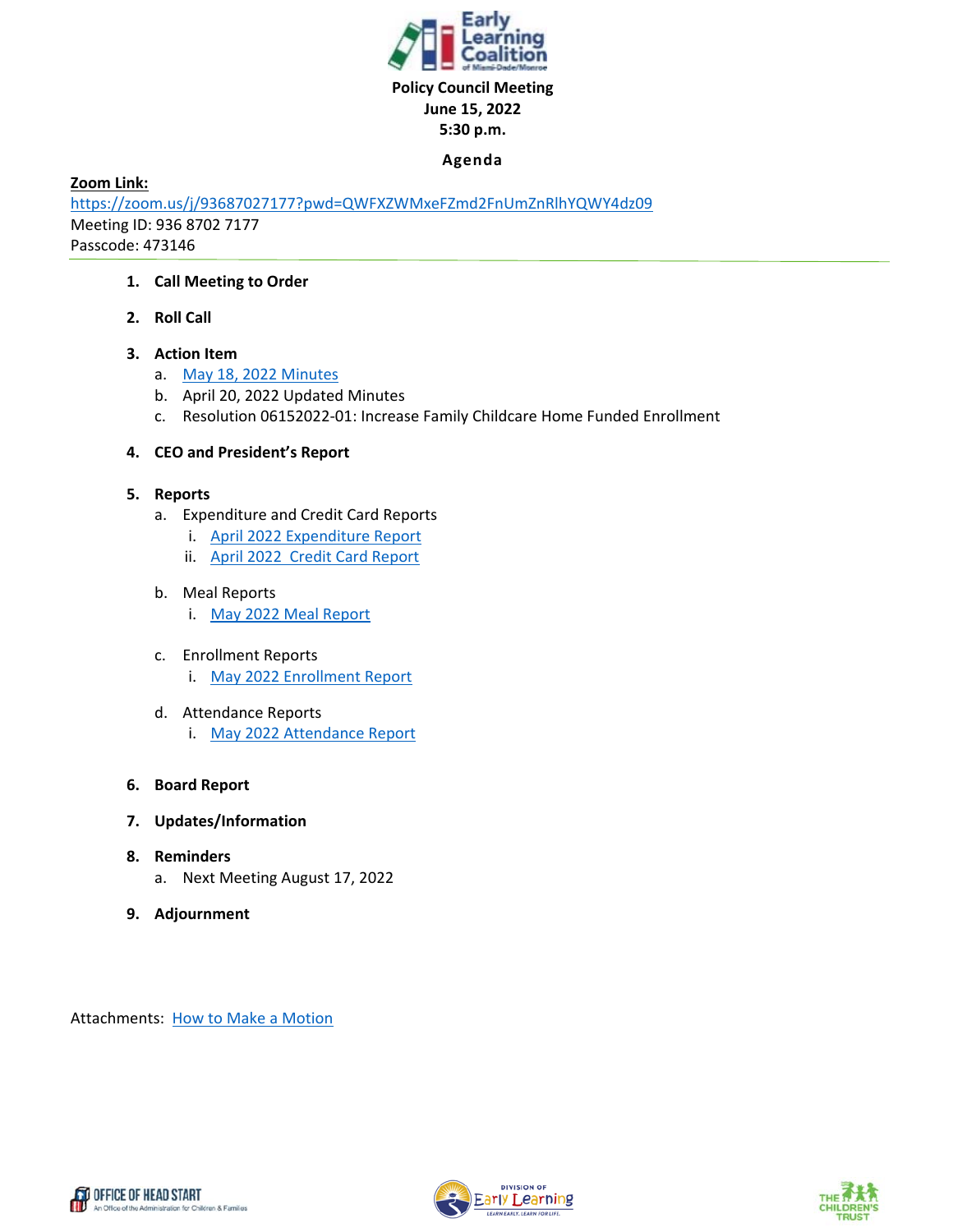

# **Policy Council Meeting May 18, 2022 (English and Spanish) 5:30 p.m. Minutes**

#### **I. Call to Order**

Sandrina Seraphin asked for a volunteer to preside over the meeting in the absence of the officers. Ms. Victoria Yanez agreed to preside as soon as she was able to do so. Ms. Sandrina Seraphin called the meeting to order at 5:37 p.m.in lieu of Ms. Yanez.

# **II. Roll Call**

The following participated in the meeting:

| <b>Members</b>          | <b>Representing Centers</b>                                  |
|-------------------------|--------------------------------------------------------------|
| <b>Tecia Murray</b>     | Children of The New Sun Academy                              |
| Dominique Reardon       | It's A Small World II                                        |
| Yadira Tercero          | Lincoln Marti - 450                                          |
| Alba Portillo           |                                                              |
| Victoria Yanez          | Little Red School House                                      |
| Maria Rodriguez         | New Aladdin Learning Center                                  |
| Perla Oquendo           |                                                              |
| Daphne Pierre- Louis    | Pink and Blue Children's Academy                             |
| <b>Arletis Gonzalez</b> | Springview Academy                                           |
| Pamela Pinkston         | <b>Step Above Academy</b>                                    |
| Jaqueline Lopez         | <b>Tiny Tikes</b>                                            |
| <b>EHS Staff</b>        | <b>Position</b>                                              |
| Angelo Parrino          | <b>Chief Operating Officer</b>                               |
| Cecilia Nariznis        | <b>Mental Health Manager</b>                                 |
| Elicenia Del Rio        | <b>Fiscal Analyst</b>                                        |
| Dr. Frederick Hicks     | Sr. Vice President of Technology and Cyber Security          |
| Jacqueline Dominguez    | <b>Human Resources Director</b>                              |
| Jessica Dittmar         | Administrative Coordinator                                   |
| Lissandra Curbelo       | <b>Deputy Director of Contracts</b>                          |
| Lucretia Jones          | Director of Child Development and Education Support Services |
| Michelle Meilan         | <b>Quality Assurance and Communications Director</b>         |
| Natalia Gamundi         | <b>Contract Manager</b>                                      |
| Otilia Gonzalez-Varese  | <b>Disability Manager</b>                                    |
| Pamela Hollingsworth    | Sr. VP for Strategic Initiatives and Program Development     |
| Salvatore Martorano     | <b>EHS Compliance Manager</b>                                |
| Sandrina Seraphin       | Director of Family and Community Engagement                  |
| Tatiana Larionova       | <b>Nutrition Manager</b>                                     |

#### **III. President and CEO Report**

There were no updates shared.

#### **IV. Action Item:**

**A. April 20, 2022 Meeting Minutes**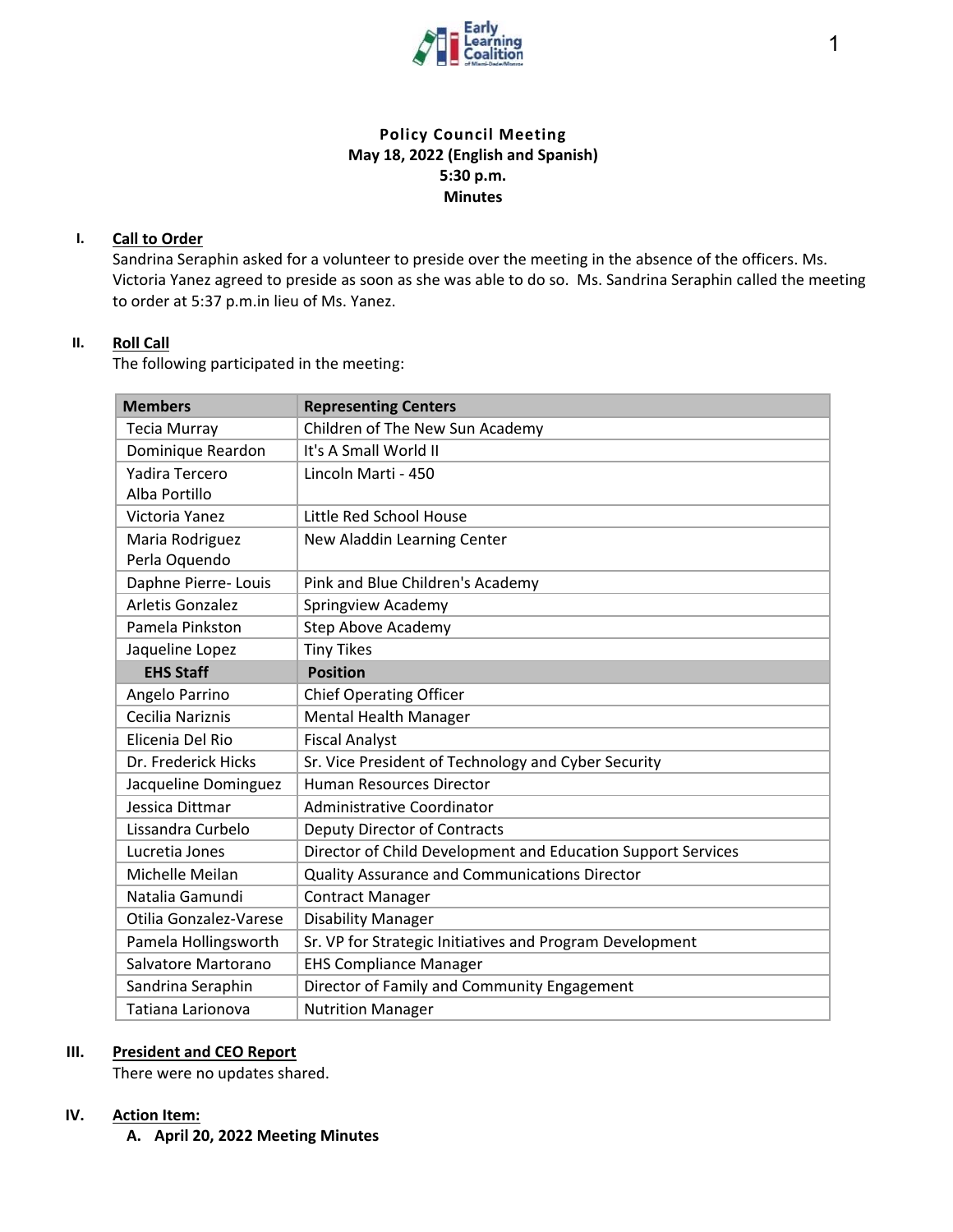

Sandrina Seraphin asked for a motion to approve the April 20, 2022 meeting minutes.

- Motion made by Victoria Yanez
- Motion seconded by Pamela Pinkston
- No discussion
- Motion passed in 9 favor and 0 opposed

#### **B. Resolution 05182022‐01: COLA and Quality Improvement**

Vanessa Bongiorno reviewed the Resolution for the Cost‐of‐Living Adjustment and Quality Improvement which explains that on April 14, 2022, the U.S. Department of Health released a communication (ACF‐PI‐HS‐22‐02) earmarking the funds for Cost‐of‐Living Adjustment and Quality Improvement, both of which would be a permanent increase in the program's budget. Programs would receive a 2.28% increase, or \$241,236.00, for Cost of Living Adjustment and \$59,635 for Quality Improvement. The Cost of Living Adjustment will offset higher operating costs. Quality Improvement funds will be applied to contractual services to enhance program quality.

If approved the increased funding will allow for a 2.5% increase to the base partner payment rate. The new rate will be \$36.92. Partners were advised that the EHS Partner Contracts will still reflect the \$36.02 rate. Once the Office of Head Start has approved the Cost-of-Living Adjustment and Quality Improvement budget/application contracts will be amended to reflect the new rate.

Sandrina Seraphin asked for a motion to approve Resolution 05182022‐01: COLA and Quality Improvement.

- Motion made by Daphne Pierre- Louis
- Motion seconded by Victoria Yanez
- No discussion
- Motion passed 9 in favor and 0 opposed

#### **C. Resolution 05182022‐02: TPITOS**

Ms. Cecilia Nariznis reviewed the Teaching Pyramid Infant‐Toddler Observation Scale Resolutions which authorizes the President and CEO to release a Request for Proposal for a qualified proposer who will conduct a classroom assessment using the Teaching Pyramid Infant‐Toddler Observation Scale (TPITOS). This TPITOS ensures effective implementation of the Pyramid Model. The Pyramid Model supports the development of responsive, nurturing relationships in the classroom and promotes children's strong social‐emotional development.

Sandrina Seraphin asked for a motion to approve Resolution 05182022‐02: TPITOS.

- Motion made by Victoria Yanez
- Motion seconded by Pamela Pinkston
- No discussion
- Motion passed 9 in favor and 0 opposed

#### **D. Resolution 05182022‐03: Parent Activity Funds**

Ms. Seraphin reviewed the Parent Activity Funds Resolution. The resolution authorizes the President and CEO to implement the Early Head Start Parent Activity Funds with the approved activities. The Early Head Start program sets funds aside for educational activities for parents. The amount set aside is \$3.00 to \$10.00. However, if funds are available, will set aside additional funds if needed. This year the program is offering a variety of education activities for parents across the program. This will allow parents to participate in activities that of interest to them rather than limiting them to an activity elected by the majority of their center.

Sandrina Seraphin asked for a motion to approve Resolution 05182022‐03: Parent Activity Funds.

- Motion made by Dominique Reardon
- Motion seconded by Victoria Yanez
- No discussion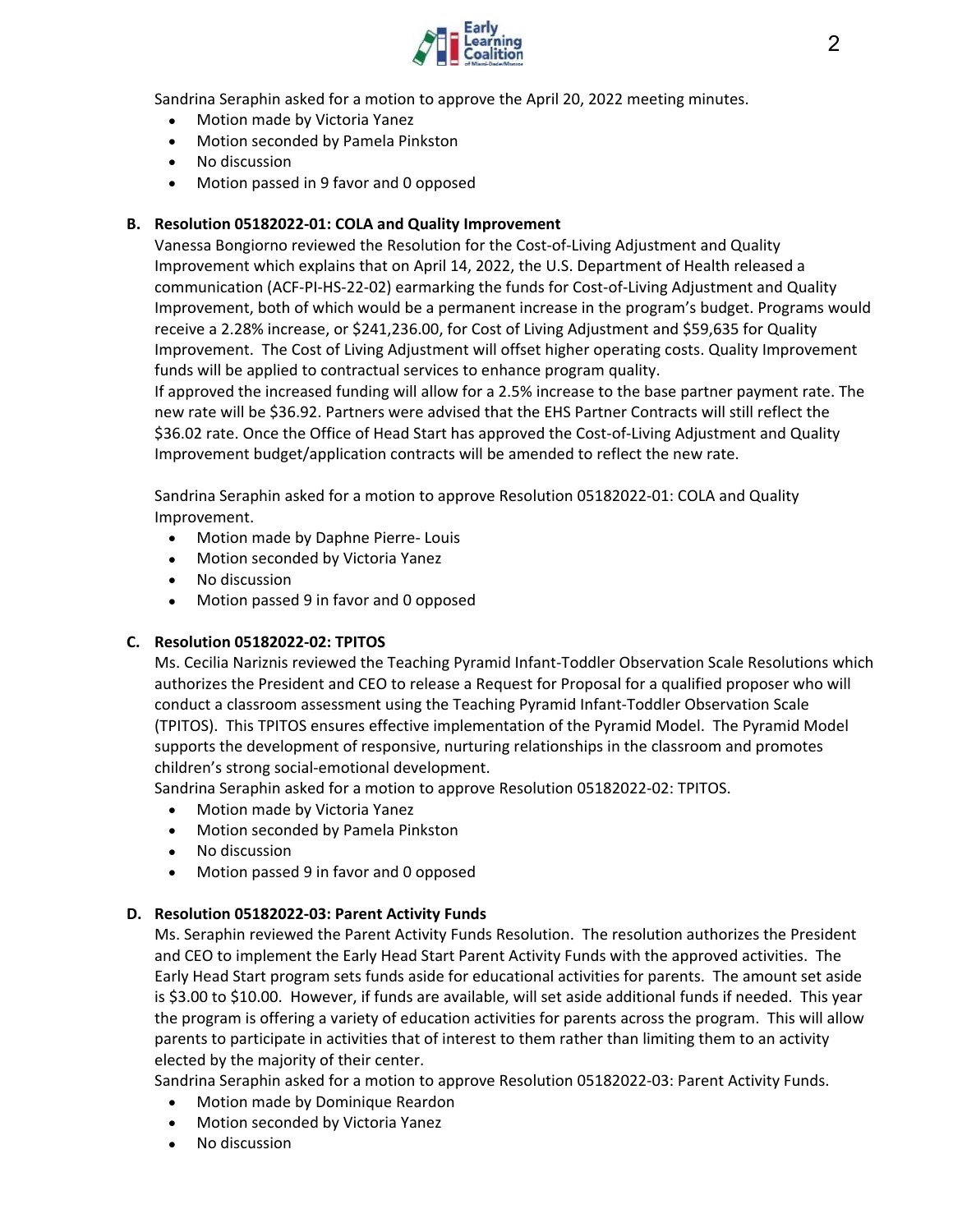

Motion passed 9 in favor and 0 opposed

#### **IV. Reports**

# **A. Expenditure Report and Credit Card Reports**

# **i. March 2022 Expenditure Report**

The total monthly expenses for the month of March 2022 were \$795,749.47. Forty percent (40%) of total monthly expenses were used for salaries and fringe; A total of \$431,141.63 or fifty‐five percent (55%) went to contractual services. An amount of \$401,881.49 went to childcare partners for direct services. Five percent (5%) covered other expenses, which includes rent and utilities. The program has used fifty-one (51%) of the budget to date and has \$5,433,131.14 remaining.

# **ii. March 2022 Credit Card Report**

There were no credit card charges in the month of March 2022.

# **B. April 2022 Meal Report**

Number of meals served in April:

- Breakfasts ‐ 9,461 (99.11%)
- Lunches ‐ 9,535 (99.88%)
- Snacks 9,463 (99.13%)

At two schools, none of the meal services reached 100% due to children either being dropped off late or picked up early, or both:

- Rainbow Intergenerational
- Step Above

# **C. April 2022 Enrollment Report**

During the month of April, there was a total of 596 allocated slots and 581 enrolled. The program had 15 vacancies. Many of the vacancies were due to the program taking on Tiny Tykes (a new partner) which had 8 of the 15 vacancies. The remaining 7 were from children who either moved, transitioned or transferred out of the program.

Currently, we have enrollment opportunities at 4 locations:

- It's a Small World Learning Center 2
- It's a Small World Academy 2
- Kids Small World (Central)
- Little Ones Academy (North)

# **D. April 2022 Attendance Report**

During the month of April, the program offered ONLY in‐person services to children. The average monthly attendance was 86.78% which slightly increased from last month's 84.88%. The top reasons for absences in the month of April were from children being sick, family members being sick or children needing to go to the doctor.

# **V. Board Meeting Updates**

On May 2, 2022, the Executive Committee of the Early Learning Coalition of Miami‐Dade/Monroe Board met. Four resolutions were approved and are pending ratification from the Board. The resolutions included:

- Approval of the 2022‐2023 initial budget for the Early Learning Coalition of Miami‐Dade/Monroe, as well as allocation and expenditure for funds. The budget included funds for School Readiness, Voluntary Pre‐kindergarten, Early Head Start, The Children's Trust, and Other.
- Approval to release a Request for Proposal to select qualified proposers to facilitate and provide assessment services using the Classroom Assessment Scoring System.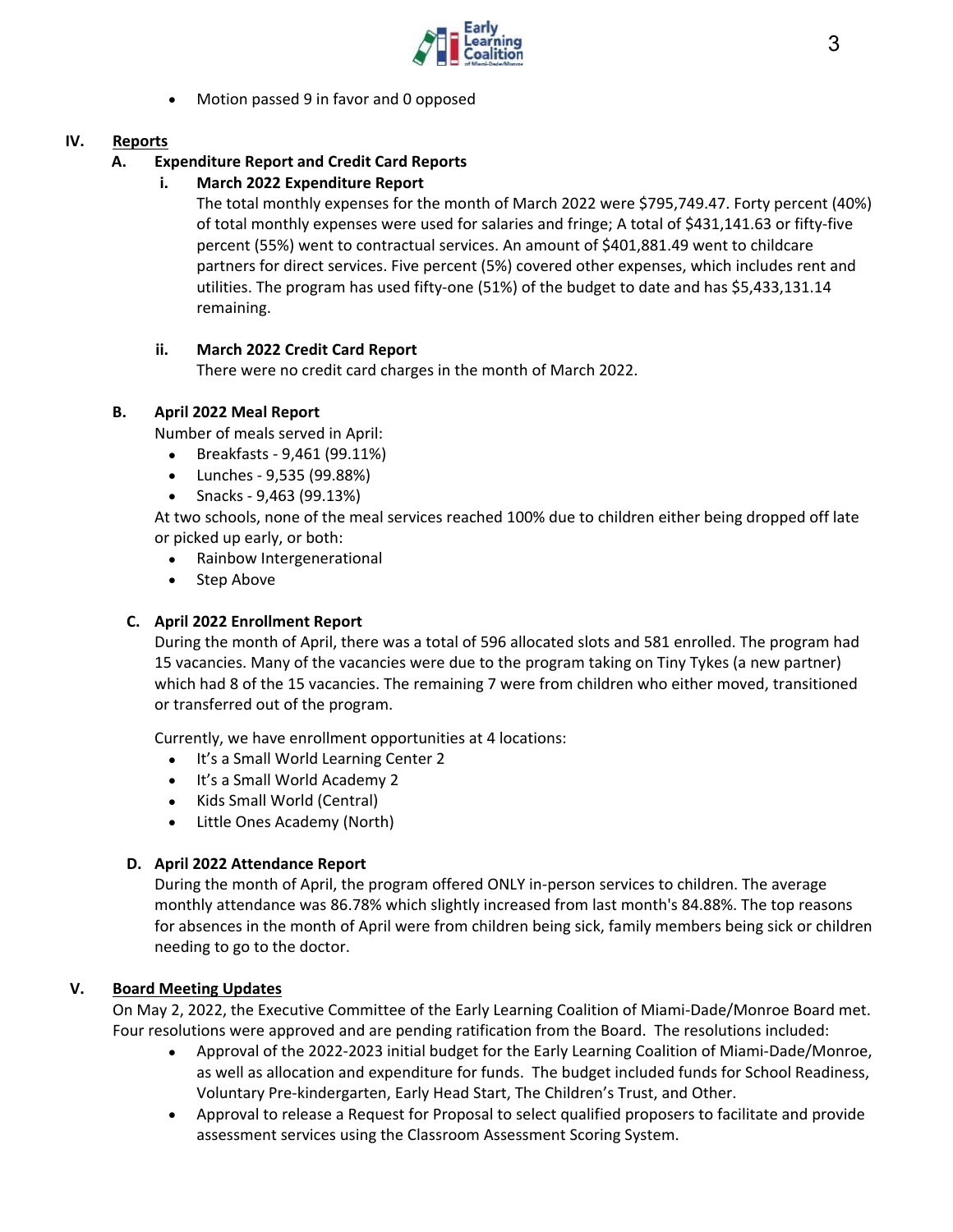

- Approval to submit the supplemental application and receive the Early Head Start funds for the Cost of Living Adjustment and Quality Improvement for the 2022‐2023 program year.
- Approval to release a Request for Proposal to select qualified proposers to conduct assessments using the Teaching Pyramid Infant‐Toddler Observation Scale (TPITOS).

Ms. Christie provided updates on the American Rescue Plan Act Grant. Mr. Torres and Ms. Meilan shared the Early Learning Coalition's efforts to increase awareness on the different programs offered by the Early Learning Coalition of Miami‐Dade/Monroe.

#### **VI. Updates/ Information**

- Ms. Larionova provided an update regarding the Cardiopulmonary Resuscitation (CPR) training for teachers, parents and staff being held on May 14th in Spanish and June 18th in English; the next training session is scheduled for July  $16<sup>th</sup>$ . The venue will most likely be in central Miami area to accommodate staff and parent living in these areas.
- Ms. Seraphin informed members that the next Transition Period is set for July 31, 2022. Children were selected for upcoming vacancies. All children who received extension in January will need to transition in July, no exceptions.

#### **VII. Reminders**

The next meeting will be June 15, 2022.

#### **VIII. Adjournment**

Sandrina Seraphin asked for a motion to adjourn

- Motion made by Victoria Yanez
- Motion seconded by Pamela Pinkston

Meeting adjourned at 6:04 p.m.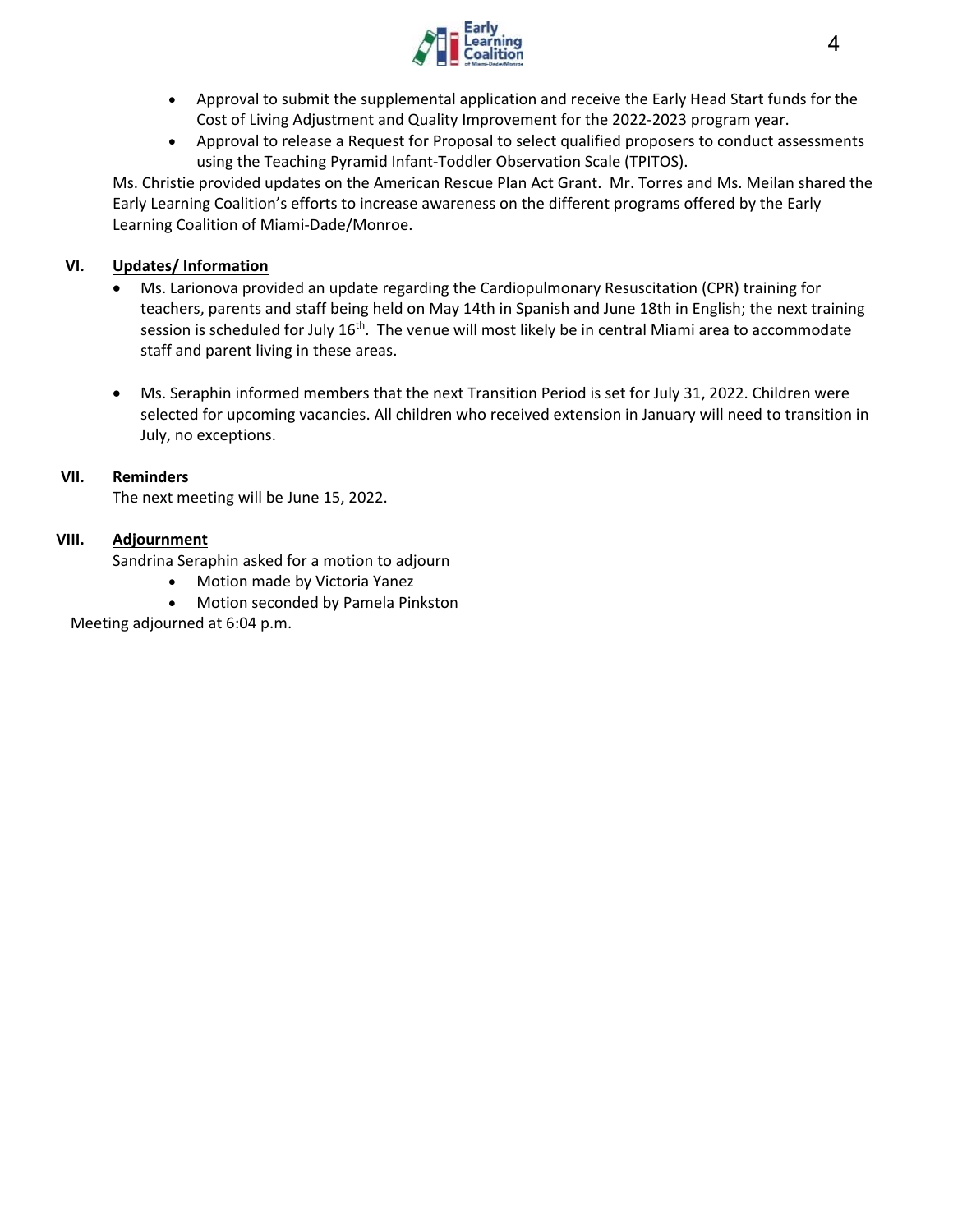

# **Policy Council Meeting April 20, 2022 (English and Spanish) 5:30 p.m. Minutes**  (updates highlighted in yellow)

# **Call to Order**

Daphne Pierre-Louis presided over the meeting. The meeting was called to order at 5:40 p.m.

# **II. Roll Call**

The following participated in the meeting:

| <b>Members</b>         | <b>Representing Centers</b>                                         |
|------------------------|---------------------------------------------------------------------|
| Yanibel Cayetano       | Children of The New Sun Academy                                     |
| Dominique Reardon      | It's A Small World II                                               |
| Yessenia Mayorga       | It's A Small World VII                                              |
| Gerladine Orrico       | Kids Small World Learning Center                                    |
| Yadira Tercero         | Lincoln Marti - 450                                                 |
| Natalya Saintil        | Little Ones Academy Corp                                            |
| Fabiola Delva          | Lord's Learning Center, Inc.                                        |
| <b>Nancy Nunez</b>     | My Little Angels                                                    |
| Lashanda Williams      | Naranja Prep Academy Annex                                          |
| Maria Rodriguez        | New Aladdin Learning Center                                         |
| Daphne Pierre- Louis   | Pink and Blue Children's Academy                                    |
| Alejandra Soto         | Springview Academy                                                  |
| Gloria Suarez          | <b>Tiny Tikes</b>                                                   |
| <b>EHS Staff</b>       | <b>Position</b>                                                     |
| Angelo Parrino         | <b>Chief Operating Officer</b>                                      |
| <b>Belkis Torres</b>   | VP for EHS                                                          |
| Cecilia Nariznis       | <b>Mental Health Manager</b>                                        |
| Cindy Macaya           | <b>Contract Manager</b>                                             |
| Elicenia Del Rio       | <b>Fiscal Analyst</b>                                               |
| <b>Evelio Torres</b>   | President and CEO for Early Learning Coalition of Miami-Dade/Monroe |
| <b>Frederick Hicks</b> | Sr. Vice President of Technology and Cyber Security                 |
| Jacqueline Dominguez   | Human Resources Director                                            |
| Jessica Dittmar        | Administrative Coordinator                                          |
| Lisney Badilla         | <b>Director of Contracts</b>                                        |
| Lissandra Curbelo      | Deputy Director of Contracts                                        |
| Lucretia Jones         | Director of Child Development and Education Support Services        |
| Michelle Meilan        | <b>Quality Assurance and Communications Director</b>                |
| Natalia Gamundi        | <b>Contract Manager</b>                                             |
| Otilia Gonzalez-Varese | <b>Disability Manager</b>                                           |
| Pamela Hollingsworth   | Sr. VP for Strategic Initiatives and Program Development            |
| Salvatore Martorano    | <b>EHS Compliance Manager</b>                                       |
| Sandrina Seraphin      | Director of Family and Community Engagement                         |
| Tatiana Larionova      | <b>Nutrition Manager</b>                                            |
| Vanessa Bongiorno      | <b>EHS Finance Manager</b>                                          |
| Vanessa Aguilera-Viera | <b>Deputy Director of Contracts</b>                                 |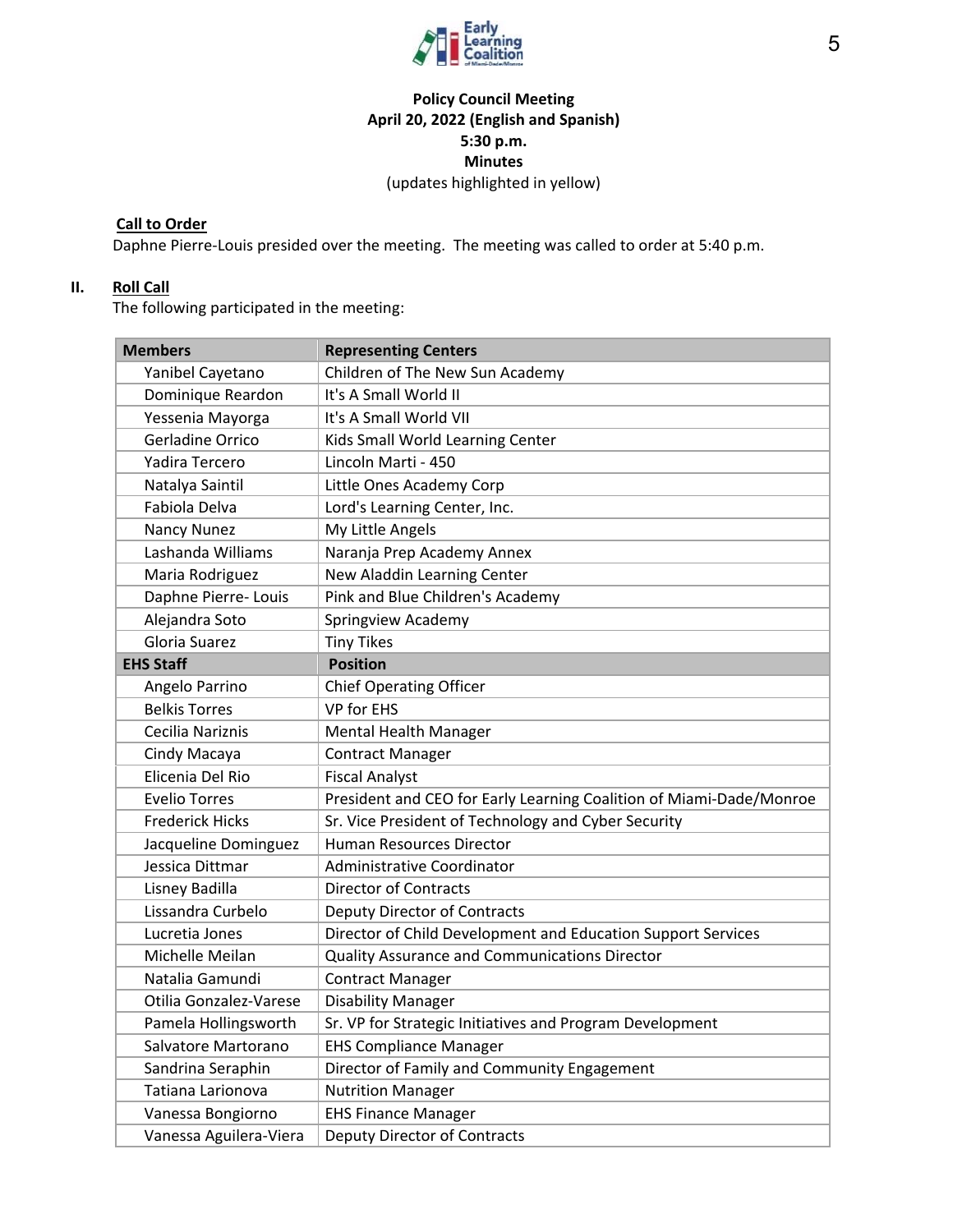

#### **V. CEO and President's Update**

President and CEO, Mr. Torres, presented the new Early Learning Coalition of Miami‐Dade/Monroe Strategic Plan. This plan sets the course for the next five (5) years. Mr. Torres explained the plan takes into consideration the challenges that partners and families experience and seeks ways to provide targeted support. Mr. Torres reviewed the opportunities and outcome measures for each Priority Initiative on the plan. As he reviewed the plan, Mr. Torres pointed out how Early Head Start is integrated or impacted by the plan.

#### **VI. Action Item:**

#### **A. March 16, 2022 Meeting Minutes**

Daphne Pierre‐Louis asked for a motion to approve the March 16, 2022 meeting minutes.

- Motion made by Dominique Reardon
- Motion seconded by Yessenia Mayorga
- No discussion
- Motion passed 13 in favor and 0 opposed

#### **B. Resolution 04202022‐01: Grant Reapplication**

Ms. Torres explained the application process for Early Head Start and reviewed the list of documents that are submitted along with the application; it was pointed out that many of the documents had been presented and/or approved by the Policy Council during previous meetings. Since the application being submitted is a continuation application, Ms. Torres explained the program would only include changes being made to the original application that was submitted in 2019. Ms. Torres referred the parents to the packet and shared the changes proposed in the application. Ms. Torres explained that for 2022‐2023 the program will be serving 740 slots in the centers and 10 slots in family childcare homes. Additionally, the program is requesting to reserve 5 slots for pregnant women. The mother would be enrolled for her child. Once the child is born the child will then take the place of the mother. Ms. Torres explained that the ratios of family childcare homes differ from the center. In the center, there are 2 teachers in the classroom with a maximum of 8 children. In a family childcare home, a teacher can have up to 6 children with no more than 2 children under the age of 24 months. Ms. Torres reviewed the changes in partners and the reasons they separated from the program. The Breastfeeding Peer Counselors who are trained by WIC has been previously shared in Policy Council meetings. The program included the Breastfeeding Peer Counselors in the application since it will be a new initiative offered by the program. Ms. Torres explained that the program will be implementing an online version of the Ages and Stages Questionnaire (ASQ) screenings. Starting 2022‐2023, new parents will be encouraged to complete the ASQs prior to their child starting the program. This will expedite children being evaluated and receiving services if needed. In order to address social emotional concerns sooner, the program has partnered with Family Central; they provide mental health consultations to teachers and parents for children with concerns. Ms. Torres shared that next year the program will be setting aside \$41,000 to install playgrounds in 2 centers. A portion of the playground will be paid with Early Head Start funds and another portion with other funding from the Early Learning Coalition. Finally, Ms. Torres provided additional details on the pregnant women program. Several trainings will be required for participating mothers. Teachers who have a pregnant mom enrolled in their classroom will be required to conduct conferences every other month. The conference will be on language and literacy development, milestones and transitioning into the center. Family advocates will continue to have monthly meetings with the mothers and will discuss pregnancy and delivery goals.

- Motion made by Dominique Reardon
- Motion seconded by Gloria Suarez
- No discussion
- Motion passed 13 in favor and 0 opposed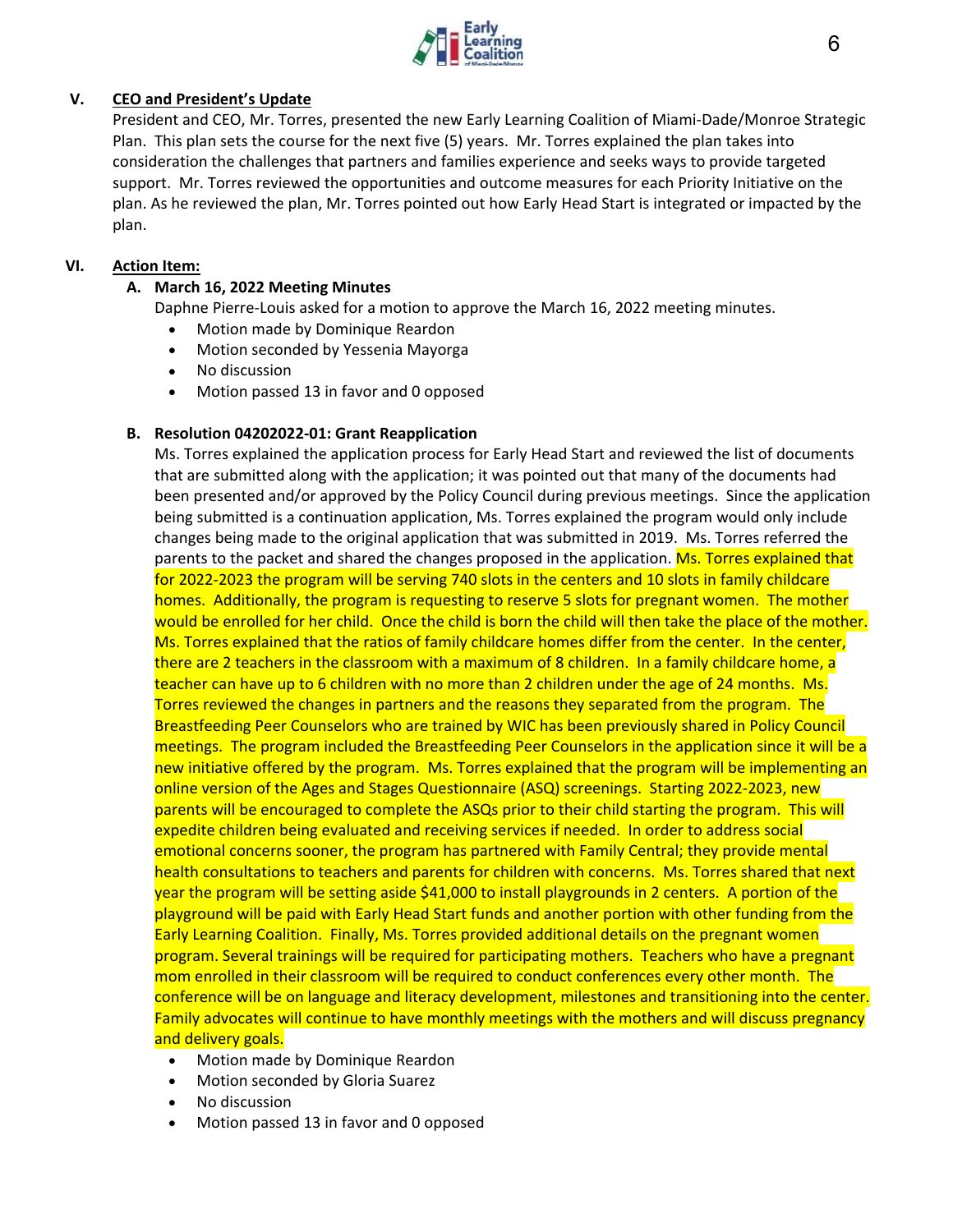

#### **C. Resolution 04202022‐02: Training and Technical Assistance**

Ms. Torres explained that the program receives separate funding to offer training and technical assistance. Ms. Torres reviewed the goals and the trainings associated with goal that are proposed on the Training and Technical Assistance Plan.

- Motion made by Dominique Reardon
- Motion seconded by Gloria Suarez
- No discussion
- Motion passed 13 in favor and 0 opposed

#### **D. Resolution 04202022‐03: Grant Budget**

Ms. Bongiorno explained that a budget is submitted with each grant application detailing how the program intends to use the funds for implementing the program. After reviewing the proposed 2022‐ 2023 budget, Ms. Bongiorno shared a grid that compares each category of the 2022‐2023 proposed budget to the current 2021-2022 budget. Ms. Bongiorno explained the changes in the budget from the previous years. In Personnel and Fringes, Ms. Bongiorno explained the decrease for 2022‐2023 was a result of higher paid staff leaving and being replaced with new staff who were paid entry level salaries. The increase in Equipment was a result of the program planning to install playgrounds at two locations for the upcoming year. The Early Learning Coalition of Miami‐Dade/Monroe released a solicitation for playground installers. Once the vendor is selected the program will meet with them to determine the permitting timeframe. Cities with a shorter timeframe will receive priority. Ms. Bongiorno explained the playgrounds will cost more than \$41,000; the budgeted funds are the allocated amount that will impact the Early Head Start budget. She explained the decrease in Supplies was due to a decrease in technology purchase. In 2021-2022, teachers' outdated laptops were replaced with tablets. Next year the program will not need to purchase new laptops. Some money is budgeted to purchase tablets for teachers employed with new childcare partners. The increase in the Contractual budget is a result of the program increasing the infant rate and the special needs rate. The increase in Other accounts for the program serving pregnant women. Ms. Bongiorno explained why each category was decreased or increased from one year to the next.

- Motion made by Dominique Reardon
- Motion seconded by Gloria Suarez
- No discussion
- Motion passed 13 in favor and 0 opposed

#### **V. Reports**

# **A. Expenditure Report and Credit Card Reports**

#### **i. February 2022 Expenditure Report**

The total monthly expenses for the month of February 2022 were \$578,956.73. Thirty‐six percent (36%) of total monthly expenses were used for salaries and fringe; A total of \$326,707.92 or fifty‐ seven percent (57%) went to contractual services. An amount of \$316,465.86 went to childcare partners for direct services. Seven percent (7%) covered other expenses, which includes rent and utilities. The program has used fifty‐eight (58%) of the budget to date and has \$6,228,882.56 remaining.

#### **ii. February 2022 Credit Card Report**

There were no credit card charges in the month of February 2022.

#### **B. March 2022 Meal Report**

Number of meals served in March:

- Breakfasts ‐ 10,718 (99.08%)
- Lunches ‐ 10,808 (99.92%)
- Snacks ‐ 10,762 (99.49%)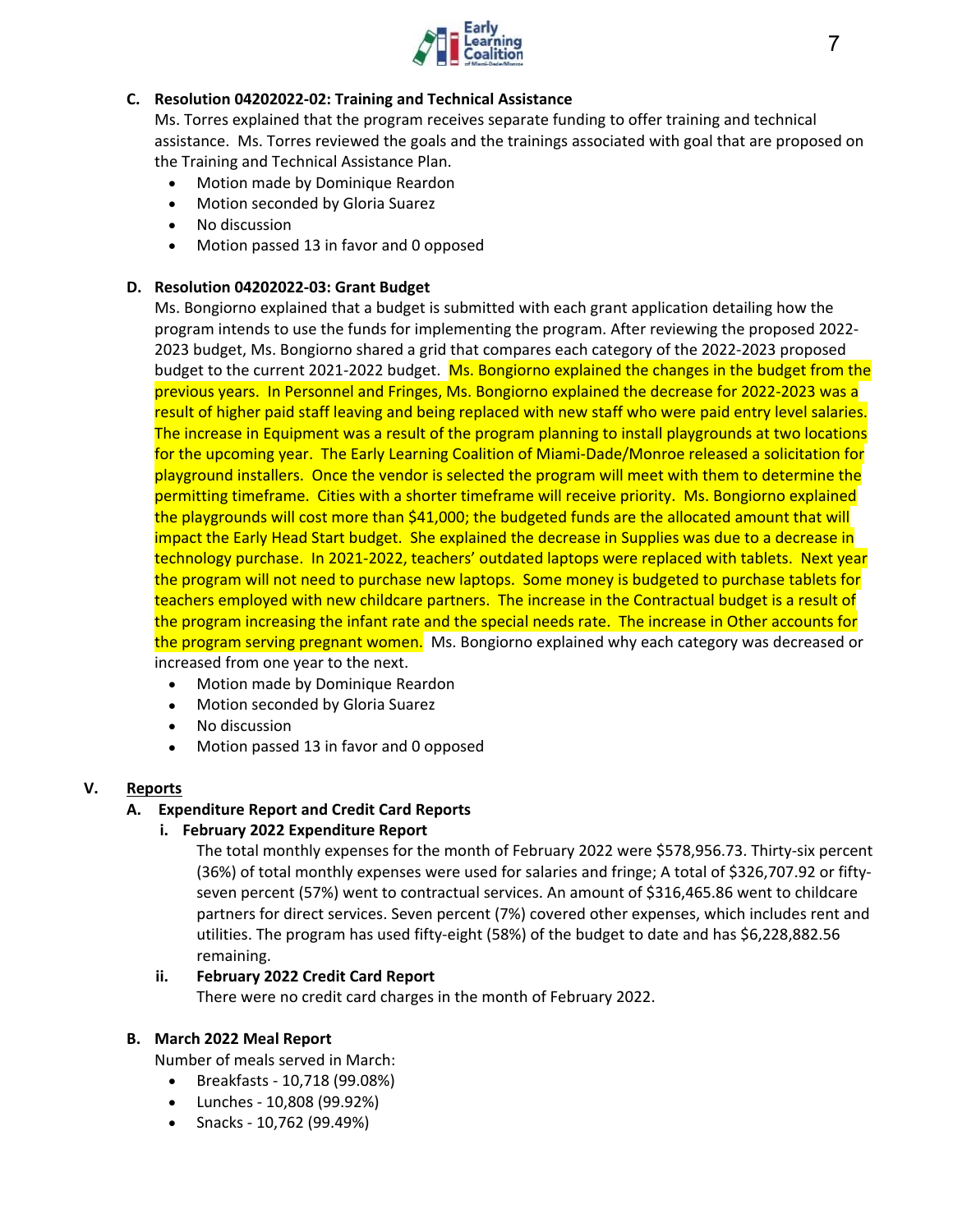

At several schools, none of the meal services reached 100% due to children either being dropped off late or picked up early, or both:

- LORD's Learning Center
- Rainbow Intergenerational
- Step Above

#### **C. March 2022 Enrollment Report**

During the month of March, there was a total of 596 allocated slots and 555 enrolled. The program had 41 vacancies. Many of the vacancies were due to the program taking on Tiny Tykes (a new partner) which had 21 of the 41 vacancies. The remaining 20 were from children who either moved, transitioned or transferred out of the program.

Currently, we have enrollment opportunities at 4 locations:

- Kids Small World- (Central)
- My Little Angels (South)
- Tiny Tykes (south)
- Little ones Academy (north)

#### D. **March 2022 Attendance Report**

During the month of March, the program offered ONLY in-person services to children. The average monthly attendance was 84.88% which slightly decreased from last month's 86.86%. The top reasons for absences in the month of March were from children being sick, and families on vacation from Spring Break.

#### **VI. Board Meeting Updates**

On April 4, 2022, the Early Learning Coalition of Miami‐Dade/Monroe Board had their meeting at the Miami Lighthouse for the Blind and Visually Impaired. Prior to the meeting, members were able to tour the facility and learn about the great services offered by the organization. The following items were addressed at the meeting:

- The member representing Department of Children and Families, Ms. Raeann Bacchus, appointed her successor, Ms. Gilda Ferradaz, to the Board. Ms. Bacchus is stepping down from her position on the Board due to her new position at the Department of Children and Families. Ms. Ferradaz was previously a member of the Board. The Board unanimously approved Ms. Ferradaz's appointment.
- Board member, Sandi Bisceglia, was recognized for representing the Early Learning Coalition of Miami‐Dade/Monroe at several events in Monroe County and for promoting the services offered at the Early Learning Coalition of Miami‐Dade/Monroe.
- Abrahams Large Family Child Care Home was selected for the Chairman's Partner Spotlight. The owner, Lorraine Abrahams, highlighted the great work they do with children and families.
- Several resolutions were ratified from March's Executive Committee Meeting. These included:
	- o Approving the Evaluation Committee's recommendation to award a contract to the Blujean Software, Inc. for Partner Hub and Dashboard Services.
	- o Authorizing negotiation and contract execution with The Children's Forum to facilitate and provide Assessment Services using the Classroom Assessment Scoring System (CLASS).
	- o Authorizing negotiation and contract execution with several vendors for Non‐ Programmatic Services and Professional Services Agreements.
	- o Authorizing to apply, negotiate, execute, and receive funds from various funders. The funders included two funders for Early Head Start program, U.S. Department of Health and Human Services and The Children's Trust.
	- o Approving the Early Learning Coalition's Third Amendment to the Annual Budget for fiscal year 2021‐2022. This amendment will add \$248,545 to the School Readiness Program.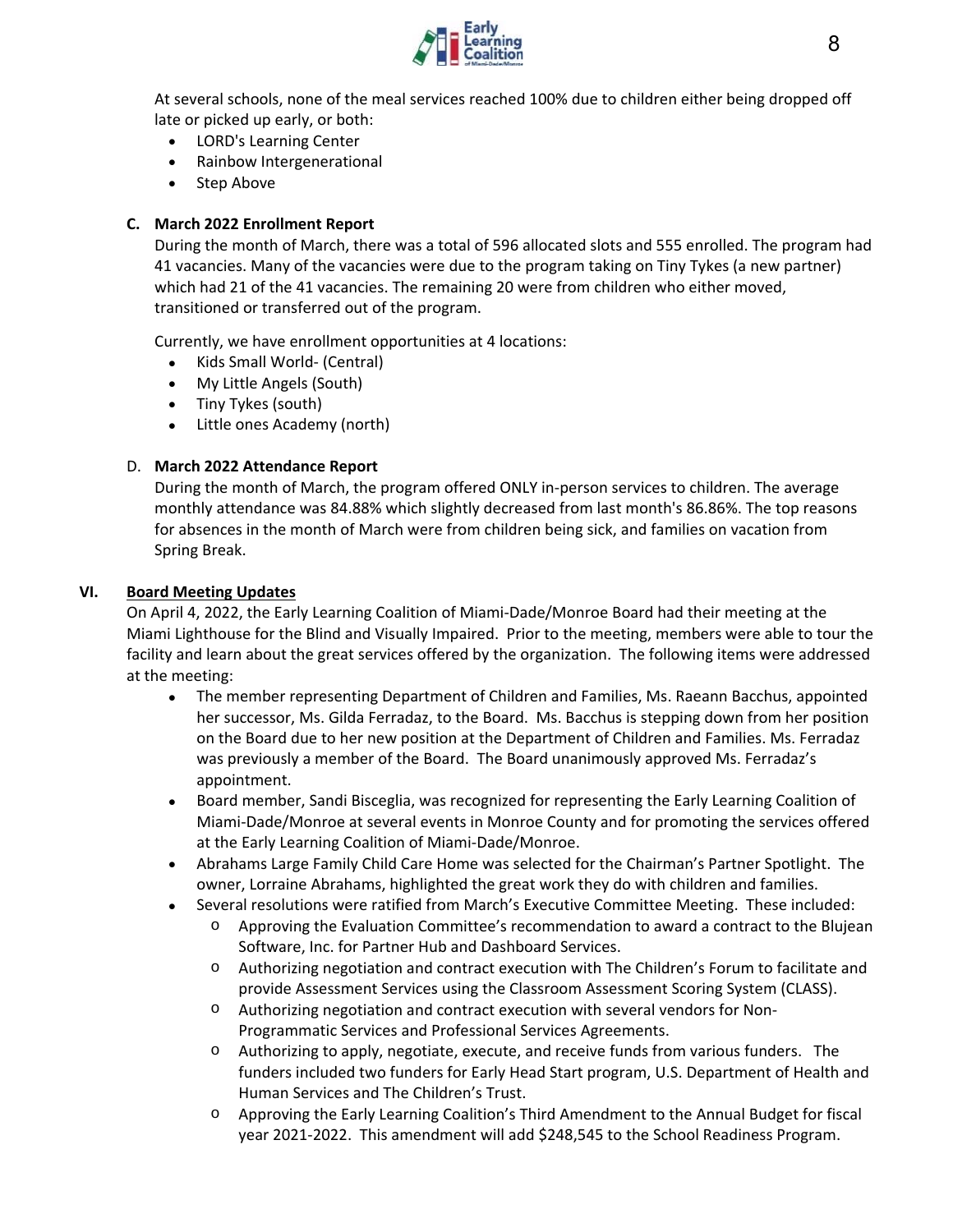

- The Finance Committee presented several resolutions for approval. These included:
	- o Approving Citrus Health Network to provide developmental screening follow‐up and individualized support services to children.
	- o Approving Builcore, Inc. for general contracting services.
	- o Approving Sofla Voice and Data, Inc. for phone services, maintenance, and support.
	- o Approving Webauthor.com, LLC for office automation platform.
	- o Approving Builcore, Inc. and Bliss Products and Services, Inc. for Early Head Start Playgrounds.
	- o Approving Early Head Start's rate Increase for Infants and Special Needs.
	- o Approving Early Head Start's 2022‐2023 Budget.
	- o Approving negotiation and contract execution with Teachstone to facilitate and provide Assessment Services using the Classroom Assessment Scoring System® (CLASS).
- The Advocacy Committee presented the Early Learning Coalition's 2022 Advocacy Priorities which included:
	- o Supporting the early childhood workforce by modifying Florida Statute's language on the School Readiness payment policy.
	- o Amend School Readiness eligibility criteria for working families to align with Florida's changing economy.
	- o Ensure the proposed School Readiness funding allocation formula does not negatively impact Miami‐Dade or Monroe counties.
- Mr. Jose Arrojo conducted an Ethics training for the Board.
- The Program Policy and Strategy Committee presented the following resolutions:
	- o Approval to submit a School Readiness Plan amendment to implement the 2022‐2023 Sliding Fee Scale.
	- o Approval to submit the Early Head Start non‐competing continuation grant application.
	- o Approval to submit the Early Head Start Training and Technical Assistance Plan.

#### **VII. Updates/ Information**

Ms. Torres shared that the program had received a notification from the Office of Head Start advising that they the program was eligible to apply for Cost of Living Adjustment (COLA) funds and Quality Improvement funds. The Cost of Living Adjustment will be in the amount of \$241,236.00 and the Quality Improvement funds will be in the amount of \$59,635.00. The program must submit the application for these funds by June 1, 2022. The application will be presented to the Policy Council in the May meeting. Ms. Torres urged the parents to please attend the May meeting because quorum is necessary in order to obtain approval from the Policy Council.

#### **VIII. Reminders**

- **A. Next Meeting May 18, 2022**
- B. **Complete In‐kind Form:** https://forms.gle/wGY2EaiA6FRHEjnq9

#### **IX. Adjournment**

Yessenia Mayorga asked for a motion to adjourn the meeting.

- Motion made by Daphne Pierre-Louis
- Motion seconded by Gloria Suarez
- Meeting adjourned at 6:43 p.m.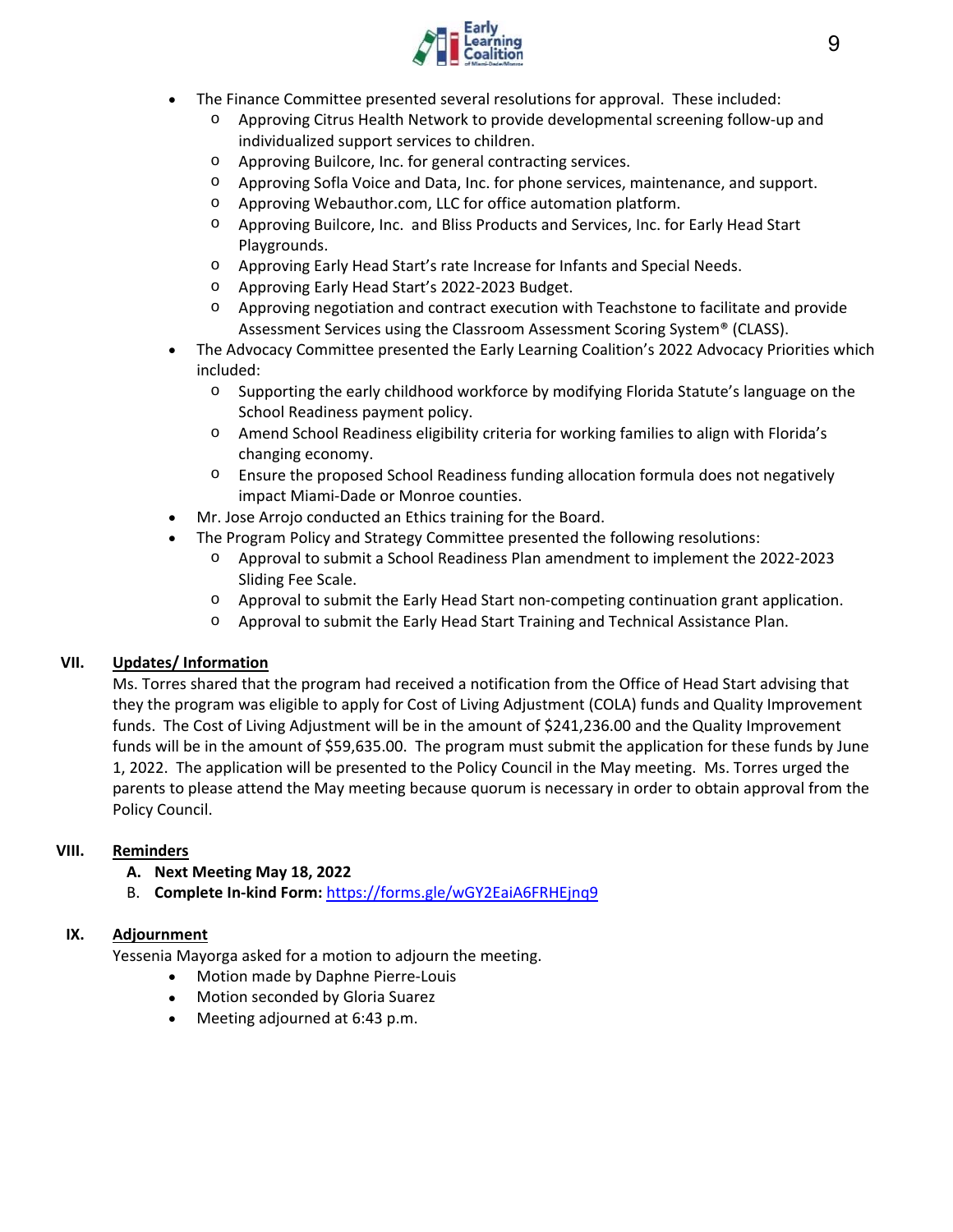

# Early Learning Coalition Policy Council Meeting

June 15, 2022

Resolution: 06152022-01

Action Requested: Authorize the President and CEO to modify the 2022-2023 grant application by allocating 16 of the 750 funded slots to family child care home and 734 of the funded slots to a center-based option.

Fiscal Impact: No financial impact.

Funding Source: U.S. Department of Health and Human Services, Administration for Children and Families.

- 
- ☐ Parent Engagement
- ══════════════════════════════════════════════════════════════════

Strategic Goal:  $□$  Target High Needs  $□$  Enhance Services for Infants & Toddlers ☒ Increase Enrollment ☐ Support Early Care & Education Partners ☐ Increase Awareness ☐ Provide Enhanced Resources to Children

# Resolution: 06152022-01

AUTHORIZE THE PRESIDENT AND CEO TO MODIFY THE 2022-2023 GRANT APPLICATION BY ALLOCATING 16 OF THE 750 FUNDED SLOTS TO FAMILY CHILD CARE HOME AND 734 OF THE FUNDED SLOTS TO A CENTER-BASED OPTION.

WHEREAS, the Early Head Start Policy Council has been apprised of the program goals

through the attached narrative, hereby incorporated by reference, and the Early Head Start

Policy Council is in agreement with the goals described therein;

WHEREAS, the Early Head Start Policy Council recommends approving this action;

NOW, THEREFORE, be it resolved that the Early Head Start Policy Council shall authorize the

President and CEO to modify the 2022-2023 grant application by allocating 16 of the 750

funded slots to family child care home and 734 of the funded slots to a center-based option.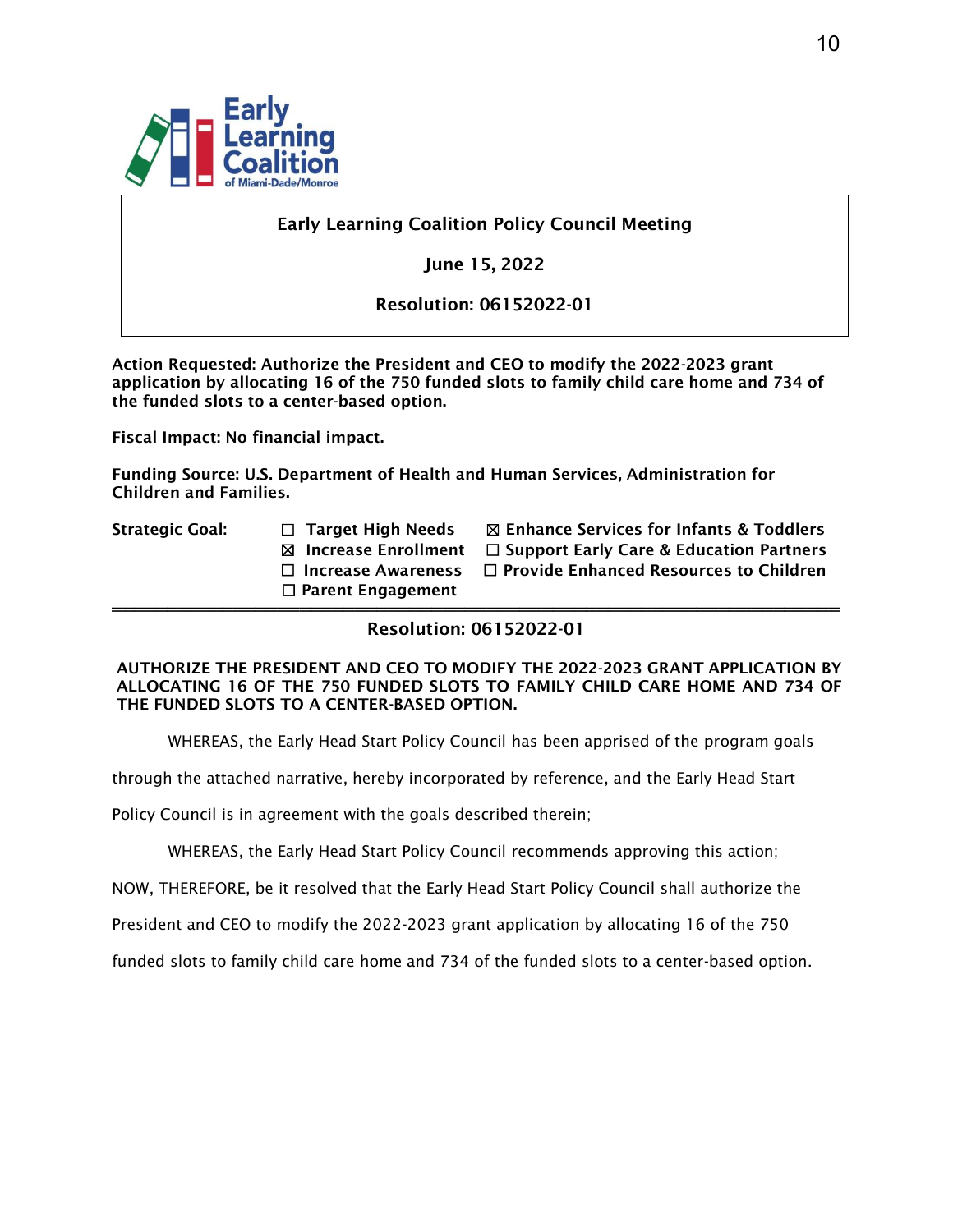The foregoing resolution and attachment was offered by XXX, who moved its approval. The motion was seconded by XXX, and upon being put to a vote, the vote was as follows: XX members in favor and XX opposed.

The chairperson thereupon declared this resolution duly passed and adopted this  $15<sup>th</sup>$  day of June, 2022.

EARLY LEARNING COALITION OF MIAMI-DADE/MONROE, INC,

By: \_\_\_\_\_\_\_\_\_\_\_\_\_\_\_\_\_\_\_\_\_\_\_\_\_\_\_\_\_\_\_\_\_\_\_\_\_\_\_\_\_

Jennifer Lescano, Policy Council Secretary

#### Background

The Office of Head Start allows programs to select the type of setting to serve children. The program submitted the 2022-2023 grant application allocating 10 of the 750 funded slots to a family child care home setting and 740 of the slots to child care center setting. By offering services in both settings, parents are able to choose the best setting for their children. The program is requesting to modify the original allocation. The new allocation would provide 16 of the 750 funded slots to family child care home setting and 734 of the slots for child care center setting. The additional family child care home slots would provide more families with the option to enroll their children in a family child care home setting.

| <b>Setting Type</b>           | <b>Original Request</b> | <b>Modified Request</b> |
|-------------------------------|-------------------------|-------------------------|
| <b>Family Child Care Home</b> |                         |                         |
| <b>Child Care Center</b>      | 740                     | 734                     |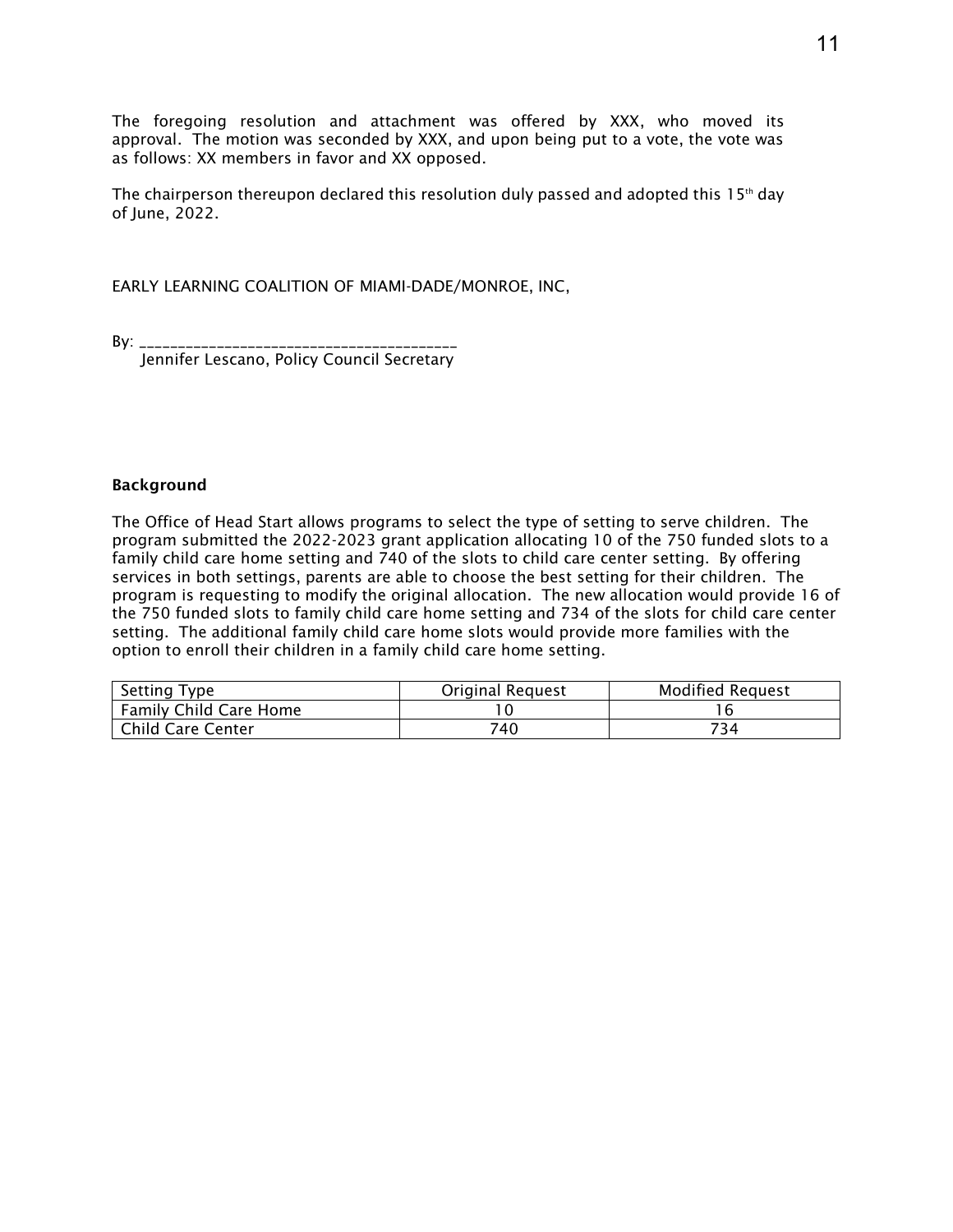

# April 2022 Expenditure Report

| <b>Expenses</b>                                  | <b>Total Budget</b><br>2021-2022: | <b>April 2022</b> | $%$ of<br><b>Monthly</b><br><b>Expenses</b> | <b>YTD</b><br>2021-2022: | <b>Total Budget</b><br><b>Remaining</b> |
|--------------------------------------------------|-----------------------------------|-------------------|---------------------------------------------|--------------------------|-----------------------------------------|
| Personnel                                        | \$2,641,172.00                    | \$161,731.89      | 21%                                         | \$1,544,876.78           | \$1,096,295.22                          |
| Fringe                                           | \$949,668.00                      | \$52,202.34       | 7%                                          | \$485,079.94             | \$464,588.06                            |
| Equipment                                        | \$25,000.00                       | \$26,048.03       | 3%                                          | \$35,421.49              | $-$10,421.49$                           |
| <b>Supplies</b>                                  | \$96,492.00                       | \$6,162.99        | 1%                                          | \$33,484.51              | \$63,007.49                             |
| <b>Contractual Services - Childcare Services</b> | \$5,833,713.48                    | \$462,474.62      | 61%                                         | \$3,486,978.70           | \$2,346,734.78                          |
| <b>Contractual Services - Other</b>              | \$515,905.52                      | \$16,869.34       | 2%                                          | \$151,692.29             | \$364,213.23                            |
| Other                                            | \$750,962.00                      | \$35,570.82       | 5%                                          | \$402,978.86             | \$347,983.14                            |
| <b>Total Expenses</b>                            | \$10,812,913.00                   | \$761,060.03      | 100%                                        | \$6,140,512.57           | \$4,672,400.43                          |

Expenditure Report for April 2022 with YTD Budget Status





- Fringe
- Equipment  $\blacksquare$
- Supplies Ē.
- Contractual Services ‐ Childcare Services
- Contractual Services ‐ Other  $\blacksquare$
- ä, Other

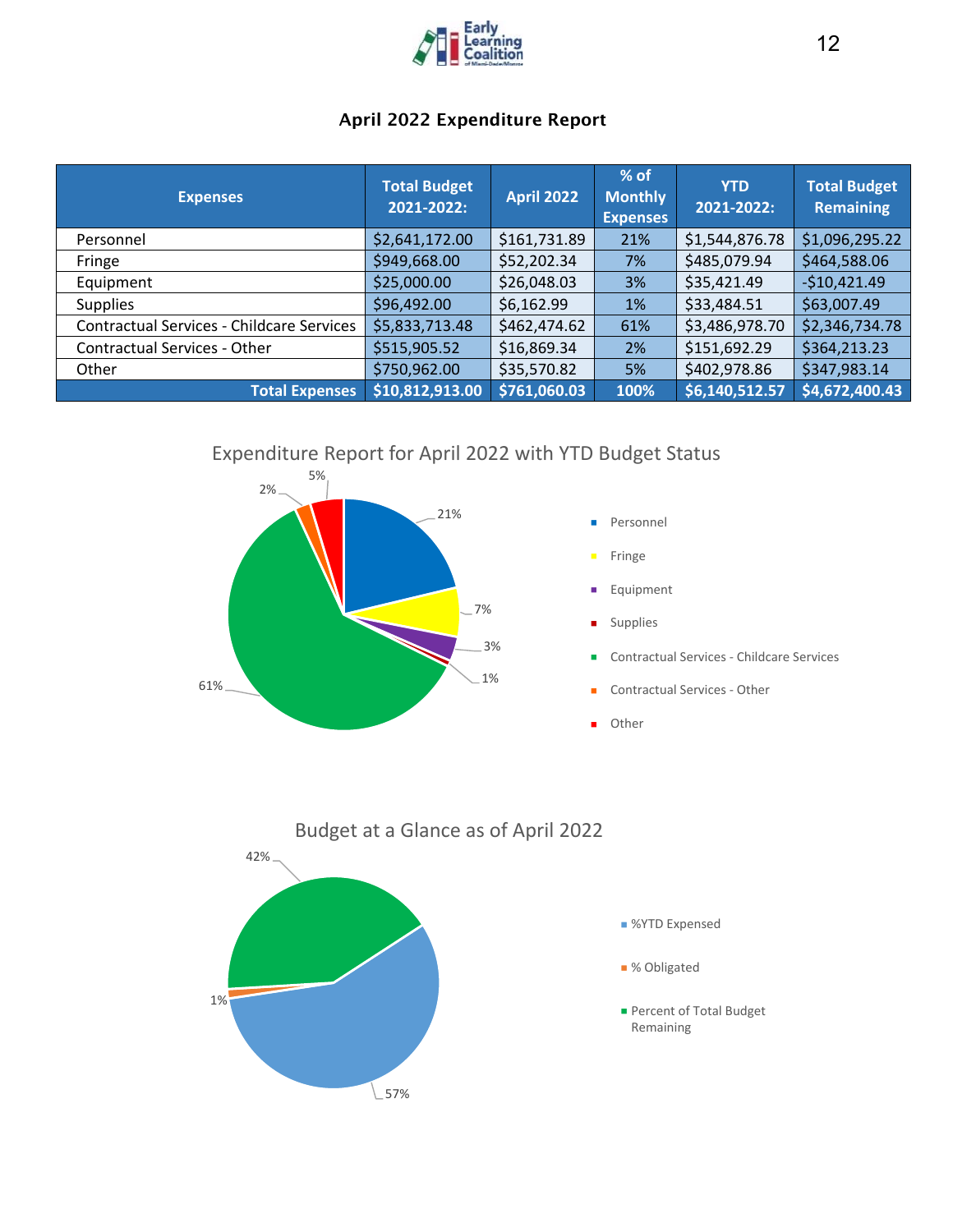

# April 2022 Credit Card Report

There were no credit card expenses for April 2022.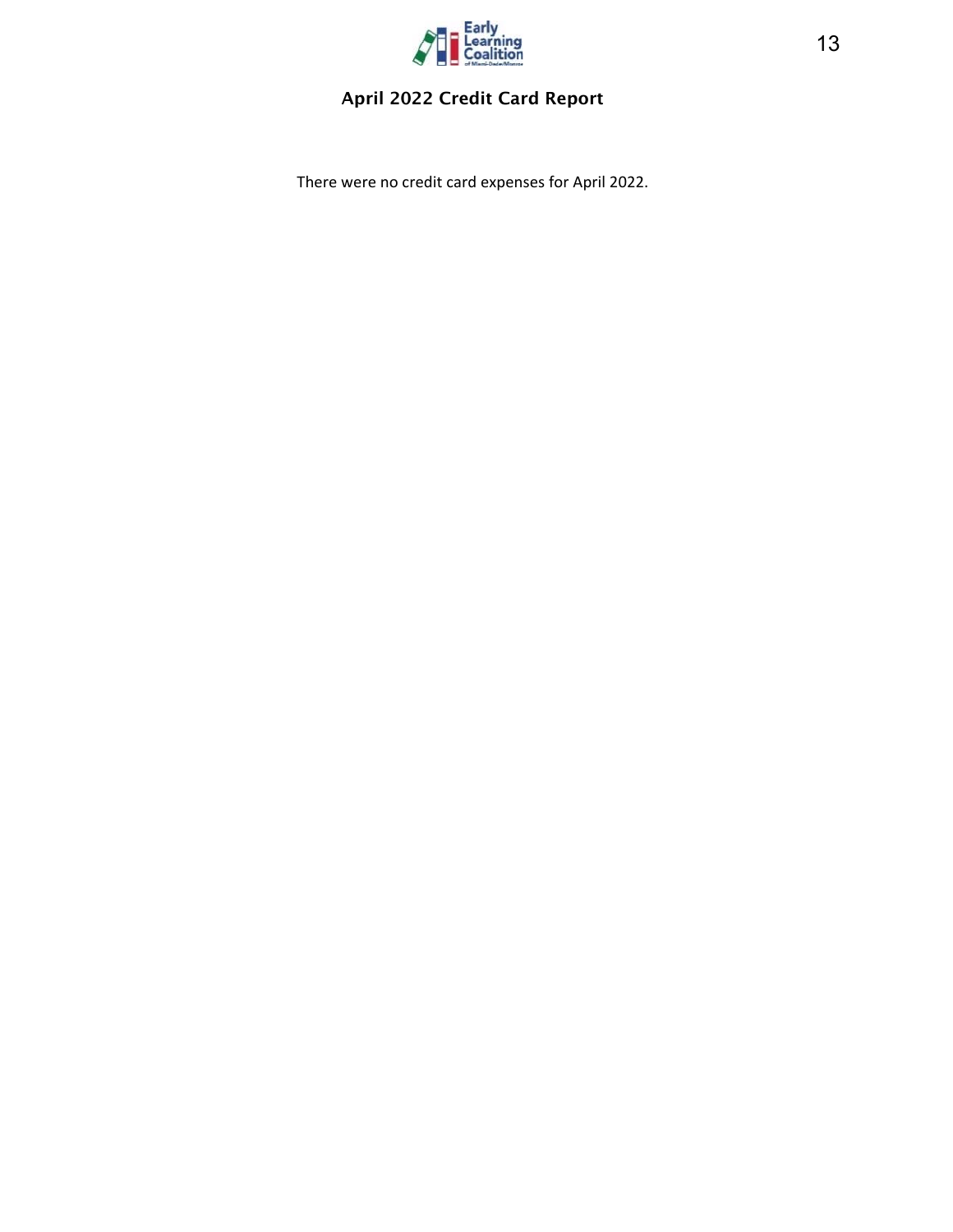

# May 2022 Meal Report

|                                  | <b>Breakfast</b> |            | Lunch      |            | <b>Snack</b> |            |
|----------------------------------|------------------|------------|------------|------------|--------------|------------|
| <b>Center</b>                    | # of Meals       | % of Meals | # of Meals | % of Meals | # of Meals   | % of Meals |
| Children of the New Sun Academy  | 370              | 100.00%    | 370        | 100.0%     | 369          | 99.7%      |
| It's A Small World II            | 435              | 100.00%    | 435        | 100.0%     | 435          | 100.0%     |
| It's A Small World Academy II    | 65               | 100.00%    | 65         | 100.0%     | 65           | 100.0%     |
| It's A Small World VII           | 662              | 100.00%    | 662        | 100.0%     | 662          | 100.0%     |
| Kids Small World                 | 561              | 100.00%    | 561        | 100.0%     | 561          | 100.0%     |
| Kinderkids Academy III           | 565              | 100.00%    | 565        | 100.0%     | 565          | 100.0%     |
| Kinderland 4 Kids                | 328              | 100.00%    | 328        | 100.0%     | 328          | 100.0%     |
| Lincoln Marti 102                | 406              | 100.00%    | 406        | 100.0%     | 406          | 100.0%     |
| Lincoln Marti - 450              | 1,045            | 100.00%    | 1,045      | 100.0%     | 1,045        | 100.0%     |
| Lincoln Marti - 905              | 291              | 99.66%     | 292        | 100.0%     | 292          | 100.0%     |
| Little Ones Academy              | 280              | 100.00%    | 280        | 100.0%     | 280          | 100.0%     |
| Little Red School House          | 331              | 100.00%    | 331        | 100.0%     | 331          | 100.0%     |
| LORD's Learning Center, Inc.     | 269              | 98.53%     | 272        | 99.6%      | 270          | 98.9%      |
| Miami Gardens Learning Center    | 310              | 100.00%    | 307        | 99.0%      | 290          | 93.5%      |
| My Little Angels Day Care Center | 570              | 100.00%    | 569        | 99.8%      | 569          | 99.8%      |
| Naranja Prep Academy Annex       | 231              | 100.00%    | 231        | 100.0%     | 231          | 100.0%     |
| New Aladdin Learning Center      | 558              | 100.00%    | 558        | 100.0%     | 558          | 100.0%     |
| Pink and Blue Academy            | 200              | 100.00%    | 200        | 100.0%     | 199          | 99.5%      |
| Rainbow Intergenerational        | 499              | 93.10%     | 532        | 99.3%      | 507          | 94.6%      |
| <b>Shores School</b>             | 753              | 100.00%    | 753        | 100.0%     | 753          | 100.0%     |
| Springview Academy               | 755              | 99.87%     | 756        | 100.0%     | 755          | 99.9%      |
| <b>Step Above</b>                | 185              | 88.94%     | 204        | 98.1%      | 197          | 94.7%      |
| The Carter Academy II            | 253              | 100.00%    | 253        | 100.0%     | 253          | 100.0%     |
| <b>Tiny Tikes</b>                | 328              | 100.00%    | 328        | 100.0%     | 322          | 98.2%      |
| Total:                           | 10,250           | 99.36%     | 10,303     | 99.87%     | 10,243       | 99.29%     |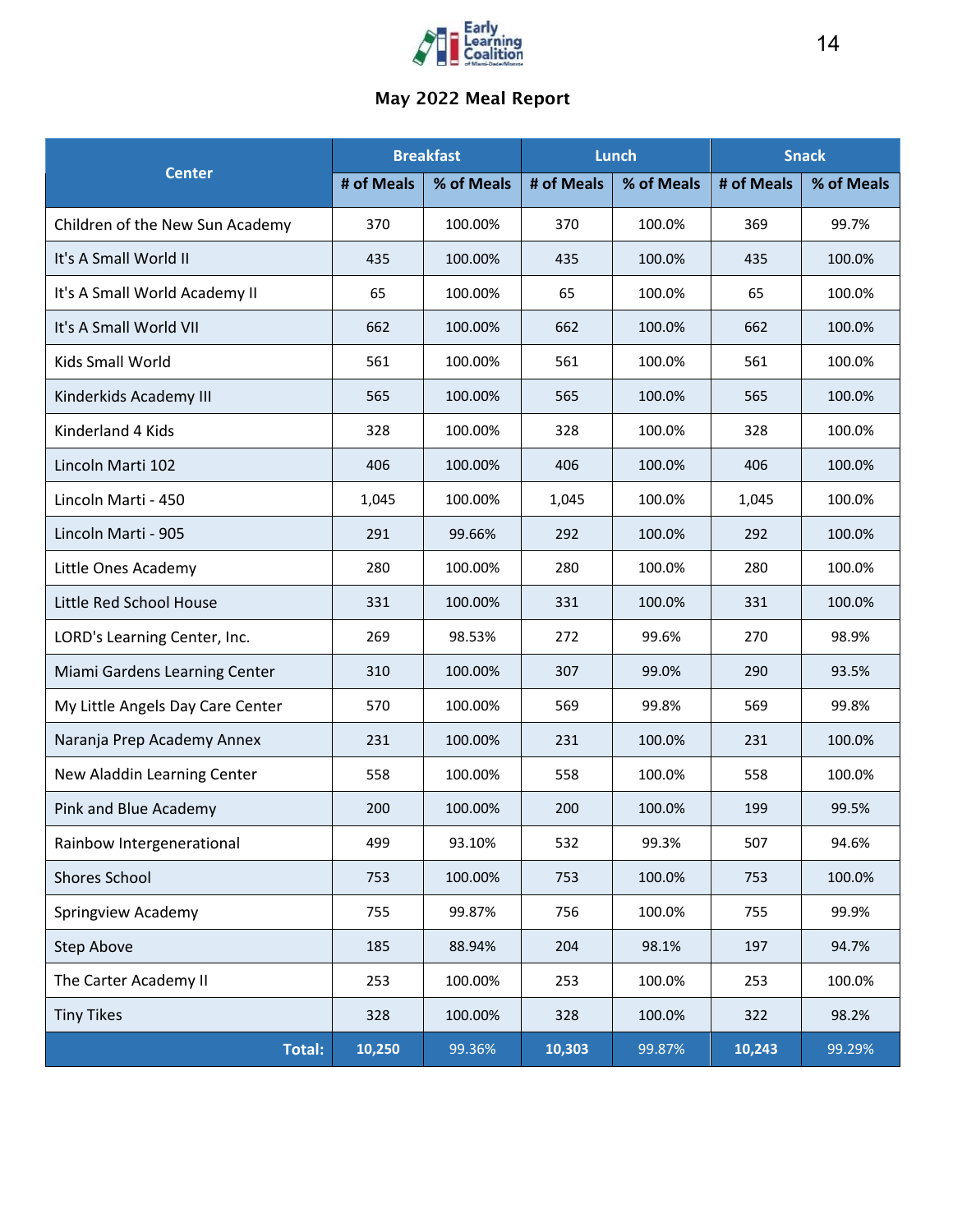

# May 2022 Enrollment Report

| <b>Center</b>                    | <b>Funded Enrollment</b> | <b>Actual Enrollment</b> | <b>Vacancies</b> |
|----------------------------------|--------------------------|--------------------------|------------------|
| Children of the New Sun Academy  | 20                       | 20                       | $\mathbf 0$      |
| It's A Small World II            | 24                       | 24                       | 0                |
| It's A Small World Academy II    | 8                        | 8                        | 0                |
| It's A Small World VII           | 32                       | 32                       | 0                |
| Kids Small World Learning Center | 32                       | 32                       | 0                |
| Kinderkids Academy III           | 32                       | 32                       | 0                |
| Kinderland 4 Kids                | 16                       | 16                       | $\mathbf 0$      |
| Lincoln Marti - 102              | 24                       | 24                       | 0                |
| Lincoln Marti - 450              | 64                       | 63                       | $\mathbf{1}$     |
| Lincoln Marti - 905              | 16                       | 16                       | 0                |
| Little Ones Academy Corp         | 16                       | 16                       | 0                |
| Little Red School House          | 16                       | 16                       | 0                |
| Lord's Learning Center, Inc.     | 16                       | 16                       | 0                |
| Miami Gardens Learning Center    | 24                       | 24                       | 0                |
| My Little Angels Day Care Center | 32                       | 32                       | $\Omega$         |
| Naranja Prep Academy Annex       | 12                       | 12                       | 0                |
| New Aladdin Learning Center      | 32                       | 32                       | 0                |
| Pink and Blue Children's Academy | 12                       | 12                       | 0                |
| Rainbow Intergenerational        | 32                       | 32                       | 0                |
| Shores School                    | 48                       | 45                       | 3                |
| Springview Academy of Hialeah    | 40                       | 39                       | $\mathbf{1}$     |
| Step Above Academy               | 16                       | 16                       | 0                |
| The Carter Academy II            | 16                       | 16                       | $\pmb{0}$        |
| <b>Tiny Tikes</b>                | 24                       | 23                       | $\mathbf{1}$     |
| <b>Total:</b>                    | 604                      | 598                      | $6\phantom{1}$   |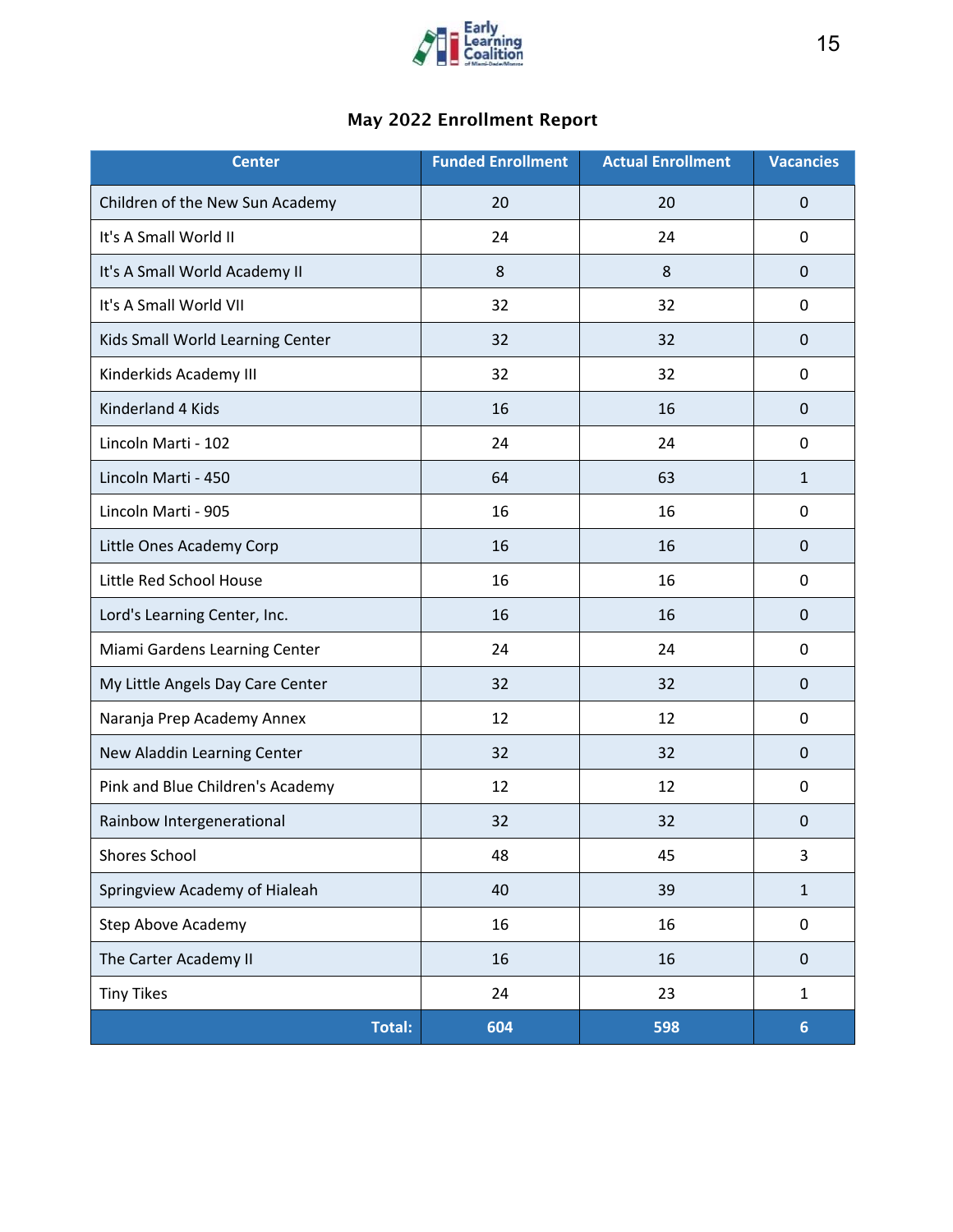

# May 2022 Attendance Report